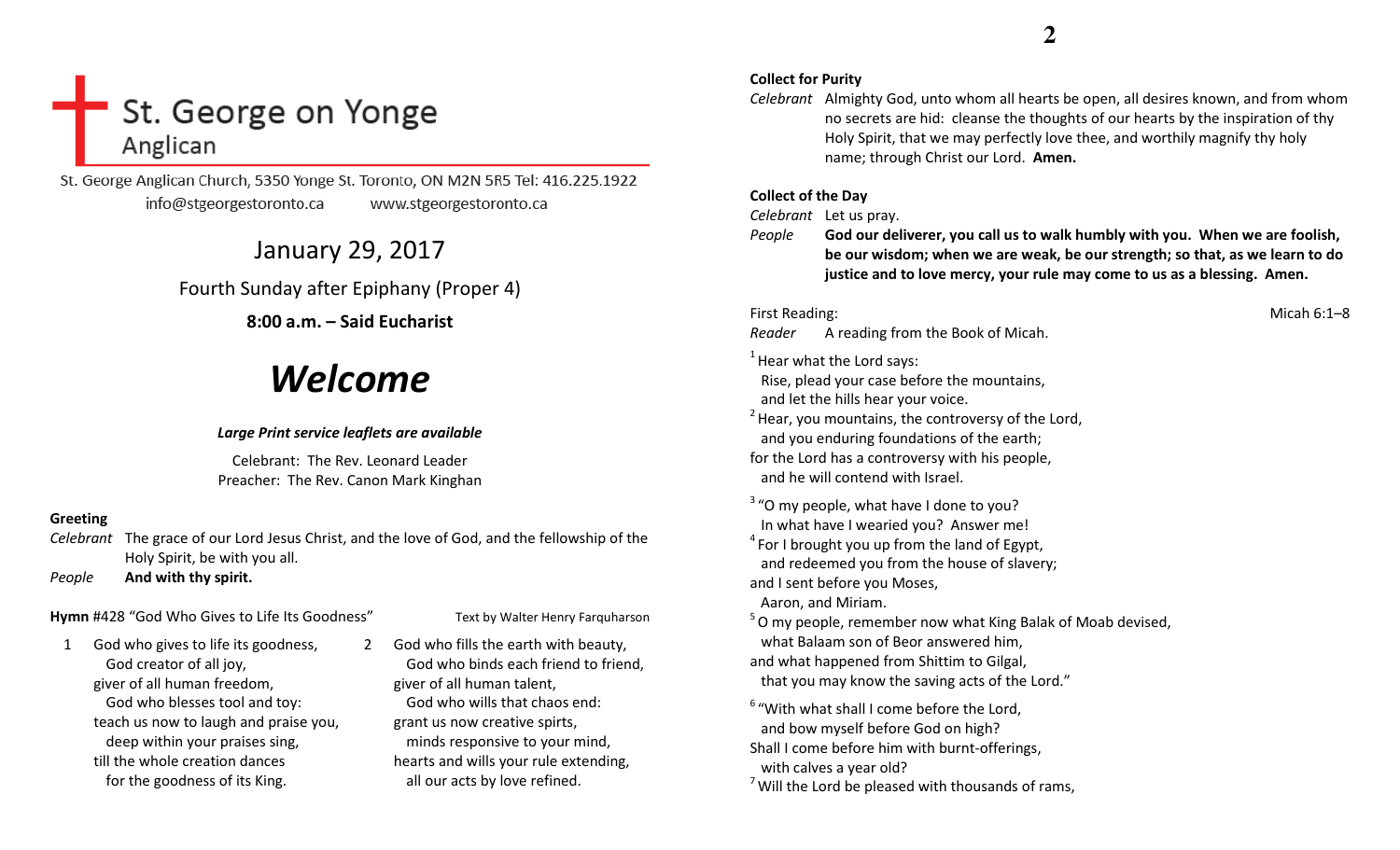with tens of thousands of rivers of oil? Shall I give my firstborn for my transgression, the fruit of my body for the sin of my soul?"  $8$  He has told you, O mortal, what is good; and what does the Lord require of you but to do justice, and to love kindness, and to walk humbly with your God?

Reader The Word of the Lord. PeopleThanks be to God.

Psalm 15 page 718

#### Second Reading: **I Corinthians 1:18–31**

Reader A reading from the First Letter of Paul to the Corinthians.

 $18$  For the message about the cross is foolishness to those who are perishing, but to us who are being saved it is the power of God.  $19$  For it is written,

"I will destroy the wisdom of the wise,

and the discernment of the discerning I will thwart."

 $^{20}$  Where is the one who is wise? Where is the scribe? Where is the debater of this age? Has not God made foolish the wisdom of the world?  $^{21}$  For since, in the wisdom of God, the world did not know God through wisdom, God decided, through the foolishness of our proclamation, to save those who believe.  $^{22}$  For Jews demand signs and Greeks desire wisdom, <sup>23</sup> but we proclaim Christ crucified, a stumbling-block to Jews and foolishness to Gentiles,  $^{24}$  but to those who are the called, both Jews and Greeks, Christ the power of God and the wisdom of God.  $^{25}$  For God's foolishness is wiser than human wisdom, and God's weakness is stronger than human strength.

 $^{26}$ Consider your own call, brothers and sisters: not many of you were wise by human standards, not many were powerful, not many were of noble birth.  $^{27}$  But God chose what is foolish in the world to shame the wise; God chose what is weak in the world to shame the strong;  $^{28}$  God chose what is low and despised in the world, things that are not, to reduce to nothing things that are,  $^{29}$  so that no one might boast in the presence of God.  $^{30}$  He is the source of your life in Christ Jesus, who became for us wisdom from God, and righteousness and sanctification and redemption,  $31$  in order that, as it is written, "Let the one who boasts, boast in the Lord."

Reader The Word of the Lord. PeopleThanks be to God.

## **4**

Holy Gospel: Matthew 5:1–12 Celebrant The Lord be with you. People And with thy spirit. Celebrant The Holy Gospel of our Lord Jesus Christ according to Matthew. PeopleGlory be to thee, O Lord.

 $1$ <sup>1</sup> When Jesus saw the crowds, he went up the mountain; and after he sat down, his disciples came to him.  $^{2}$  Then he began to speak, and taught them, saying:

<sup>3</sup> "Blessed are the poor in spirit, for theirs is the kingdom of heaven.

 $4\degree$  "Blessed are those who mourn, for they will be comforted.

 $5$  "Blessed are the meek, for they will inherit the earth.

 $6\degree$  "Blessed are those who hunger and thirst for righteousness, for they will be filled.

 $7$  "Blessed are the merciful, for they will receive mercy.

<sup>8</sup>"Blessed are the pure in heart, for they will see God.

 $9$  "Blessed are the peacemakers, for they will be called children of God.

 $^{10}$  "Blessed are those who are persecuted for righteousness' sake, for theirs is the kingdom of heaven.

 $11$  "Blessed are you when people revile you and persecute you and utter all kinds of evil against you falsely on my account.  $12$  Rejoice and be glad, for your reward is great in heaven, for in the same way they persecuted the prophets who were before you . . . "

Celebrant The Gospel of Christ. PeoplePraise be to thee, O Christ.

Sermon

A time for silent reflection is kept.

| page 234 |
|----------|
|          |
| page 238 |
| page 240 |
|          |

#### The Prayer over the Gifts

Celebrant Let us pray.

People God of steadfast love, may our offering this day, by the power of your Holy Spirit, renew us for your service. We ask this in the name of Jesus Christ the Lord. Amen.